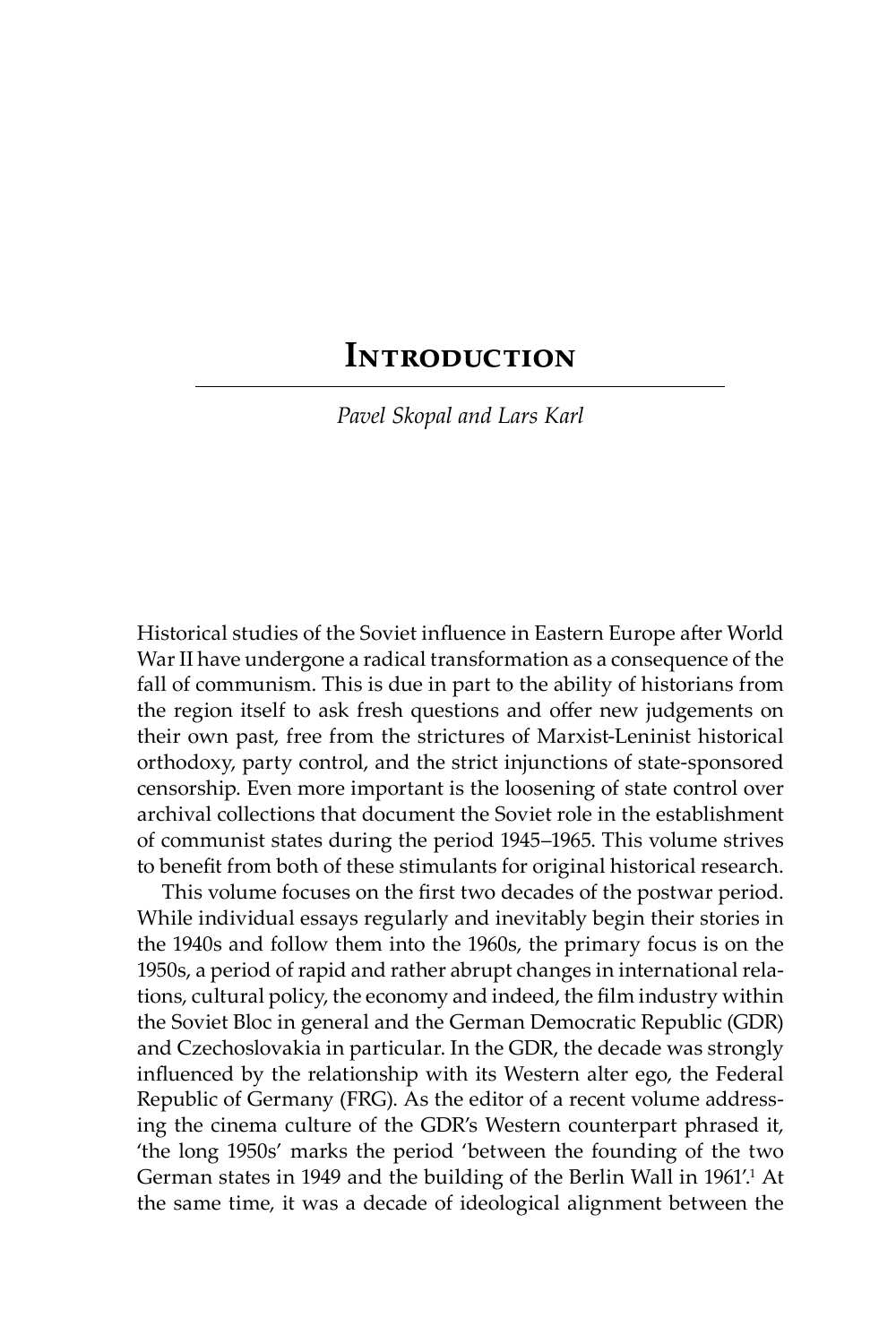GDR and Czechoslovakia, squeezed between decades of tension, animosity and war atrocities at one end, $2$  and the subsequent ideological estrangement of the 1960s at the other. Only two of the essays in this volume are explicitly comparative, whereas others address transnational phenomena like film festivals or international co-productions. Most of the essays are grouped into parallel pairs or thematic clusters offering perspectives on the two film cultures and industries at the centre of this volume. The first two essays, by David Bathrick and Jiří Knapík, aim to provide an overview of the rich historical context and orient the reader within the sphere of cultural policy, addressed by all the individual essays. In effect, and despite the fact that most of the essays are not comparative in their methods, the thoroughly researched topics collected here give readers a clear 'stereoscopic' overview and deep understanding of phenomena that so far have been analysed only within national frameworks, if at all. The perspectives in this volume, although situated outside the national context, thus offer insight into the two national industries, their indigenous specificities and respective relationships, and above all their position with regard to the USSR, which provided inspiration, influence and direction.<sup>3</sup> The essential advantage of this approach is that it rids 'national' histories of their nonreflexive conceptions of 'specificity' or 'special paths', thereby revealing structural similarities. Ultimately, though, specificity lingers in the re-evaluation of the individual national cultural traditions, political practices and economic and social structures enabled by this stereoscopic approach.

#### **The GDR and Czechoslovakia**

Although relations between the GDR and Czechoslovakia were not fully harmonious in the sphere of cinema in the 1950s, they were certainly very intimate and motivated by a number of mostly pragmatic interests that allowed the uneasy alliance to survive the era of Khrushchev's Thaw. While East German officials occasionally envied Czechoslovak production (they admired Czech comedies and fairy tales, which were popular with audiences too, particularly the fairy tales),<sup>4</sup> party officials and film industry leaders in both countries were alarmed by the pace of the 'October' reforms in their shared neighbour, Poland.<sup>5</sup> At the same time, the practitioners and leaders of both leading national film studios, Barrandov and DEFA (formally the Deutsche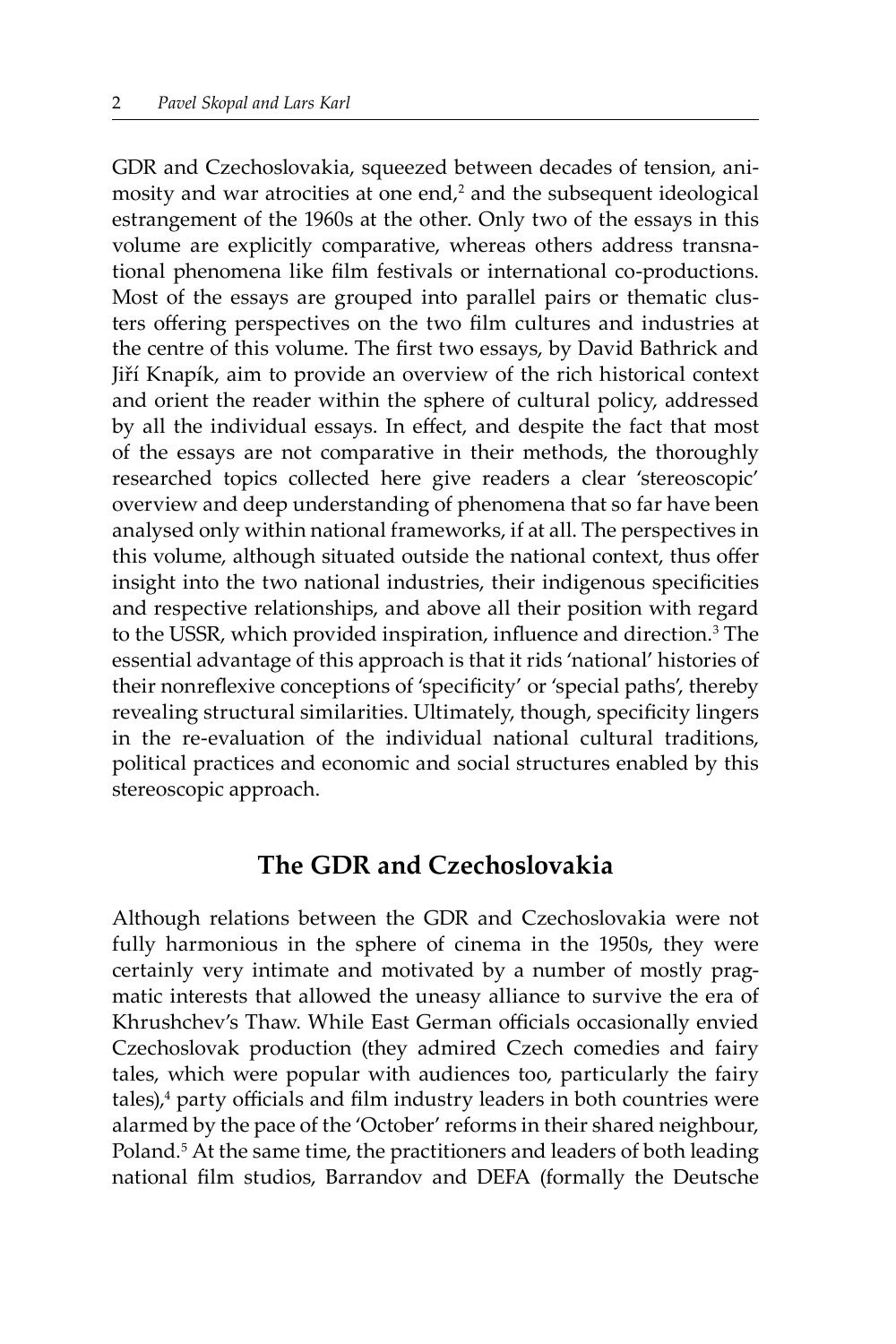Filmaktien Gesellschaft), gazed ambitiously towards the West. Within this mode of ideological distraction, the Czechoslovak and East German film industries often promoted their mutual cooperation and cultural exchange in the 1950s as proof that they were sufficiently active, loyal members of the Eastern Bloc.

At the same time, the relationship between the two countries was influenced by their specific geopolitical position as members of the socalled Northern Triangle, together with their rebellious Polish neighbour. The USSR understood Czechoslovakia, the GDR and Poland as a defensive bloc on the border of the FRG.<sup>6</sup> The unique position that the GDR and Czechoslovakia occupied in the eyes of the Soviets confirms that the political and social links between the two states in the postwar order did not arise from their geographical proximity alone but were also fostered by the Cold War strategy of Soviet hegemony.

Any functional implementation of a geopolitical bloc, though, encounters fundamental barriers and contradictions. In the GDR and Czechoslovakia, these were rooted in the historical memory of the states and their citizens, as well as in the attitudes of party leaders in each state. The Czechoslovak population's resentful attitudes towards Germans and the resulting strain on political relations and cultural contacts with the East German state were not as strong as those in Poland,7 but memories of the Protectorate of Bohemia and Moravia as well as the postwar expulsion of Germans from Czechoslovakia still caused tensions and mistrust between these two allies.<sup>8</sup> Like their Polish neighbours, Czechs and Slovaks did not entirely buy into the imagined division between 'good' Germans in the socialist state (constructed on the myth of antifascism) and 'bad' Germans in the FRG, the alleged inheritor of the Nazi empire.<sup>9</sup>

The coalition had its own internal motivations and driving forces: in addition to sharing certain economic interests, the partners were unified in their resistance to the militarization of the FRG at the end of 1954. Unfortunately, another major point of convergence between the East German and Czechoslovakian socialist programmes was a negative one – a shared scepticism of the Polish 'October' and Władysław Gomułka's attempt to restore relations with Western nations. This pragmatic rapprochement – which survived until the mid-1960s, when the East German leadership grew to distrust the process of Czechoslovak liberalization – influenced the sphere of cinema culture via a bilateral exchange of movies (in both directions) and film practitioners (mostly from Barrandov to DEFA).10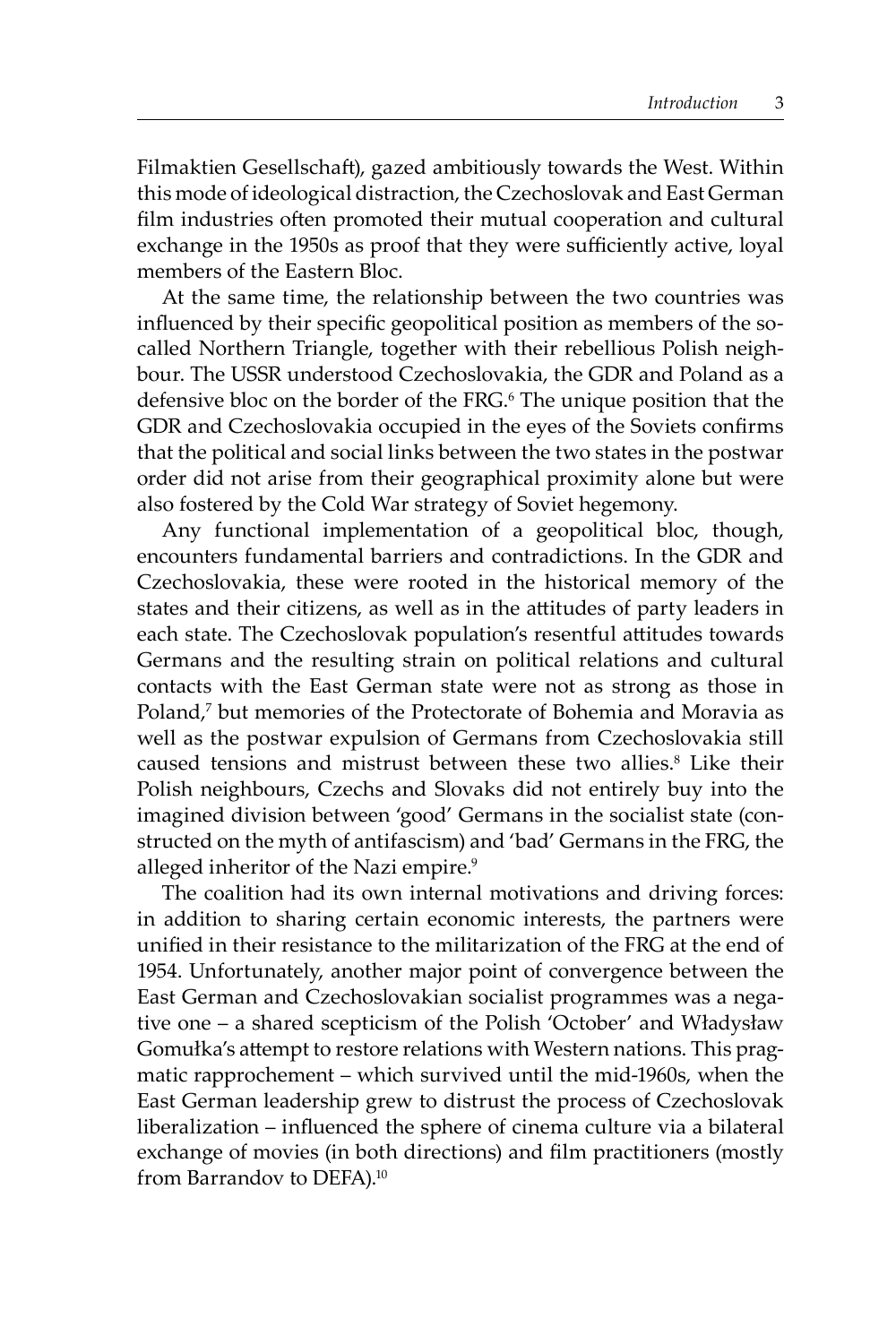### **A Closely Watched Alliance – the Sovietization of the Cultural Sphere**

Along with analysis of the dynamics of the bilateral relationship between the GDR and Czechoslovakia, a proper evaluation of the cultural-political dimension of the region's transnational cinema culture in the 1950s necessarily demands consideration of a third entity, namely the USSR and its implied influence, typically labelled Sovietization.

With regard to its influence on the cultural sphere, Sovietization could be defined<sup>11</sup> as a process of export from the USSR of organizational principles, norms and values, which were implemented through orders and administrative measures, or by cultural policy and film production practitioners in the satellite nations. Sovietization has been investigated from various perspectives in the last two decades, notably in a thoroughly researched comparative study of the Sovietization of higher education.<sup>12</sup> Nevertheless, historical research on the film industries in the Soviet Bloc has not yet focused on the question of how far Soviet cultural functionaries or film industry leaders attempted, successfully or not, to implement their own standards and norms within the cinema culture of the socialist countries. Many of the essays in this volume point to obvious traces of such efforts, but they clearly were not part of a systematic endeavour, and their efficacy was strongly influenced by local functionaries' activities. Besides, Sovietization tendencies took widely varying courses in different countries due to specific local traditions in film cultures and industries as well as variable degrees of distrust towards Soviets. While Russophobia was strong and deep-rooted in postwar Germany, acceptance of Soviet culture was significantly greater in Czechoslovakia, where a strong sense of Germanophobia prevailed.13

Some scholars criticize the use of the term 'Sovietization', claiming it oversimplifies the complex processes of give and take between the Soviet Union and its East European subordinates.<sup>14</sup> They instead promote the concept of 'self-Sovietization', which shifts the emphasis to the many East European functionaries who willingly adopted and used Soviet models themselves without direct instructions or pressure. The concept of 'self-Sovietization' is used to describe the activities of people and organizations with a degree of structural independence from the regime and a seemingly obsessive interest in introducing Soviet methods and practices. John Connelly has fruitfully applied this conception (originally coined in the context of standard 'political' discussion of Sovietization in the GDR) in his study on the Sovietization of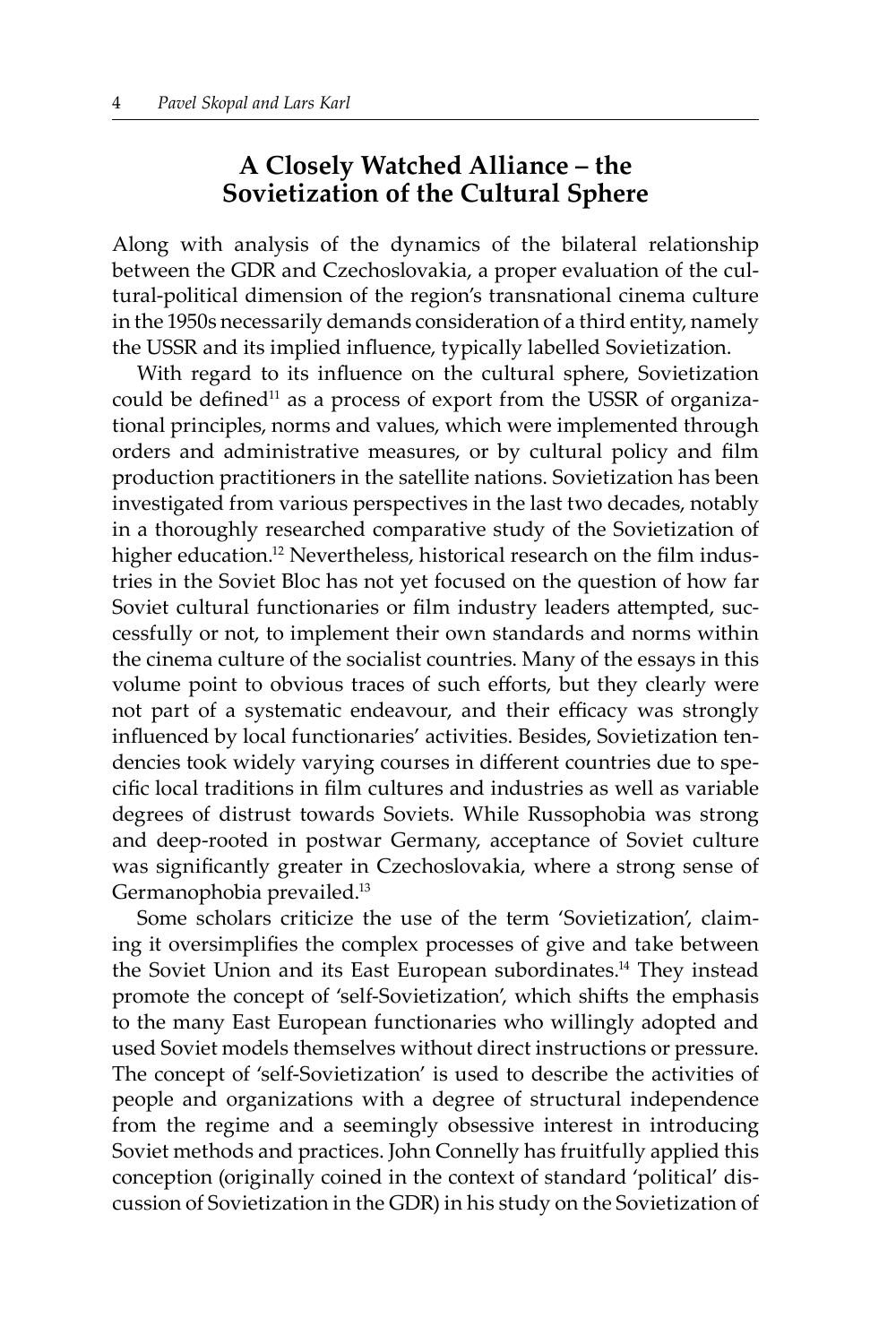universities in Central European communist countries.15 However, he uses the term in a relatively narrow sense to describe the efforts of the 'compulsive Sovietizers' among communist functionaries. In the case of film industry and culture, this term can also describe (communist or noncommunist) activists who were fascinated by communist values and technology as well as by the communist emphasis on 'planning'.

As the detailed research contained in this volume implies, there was no systematic, successful Sovietization of film industry or cinema culture, even though discussions about the Soviet lead were intensive and the demand to follow the organizational principles was occasionally strong, as various industry reorganizations according to the Soviet model in the early 1950s demonstrate. The Soviets never invested sufficient resources to consistently implement a transfer of organizational principles, and in effect the most radical and active initiatives indeed came from ambitious promoters of 'self-Sovietization' – 'Learning from the Soviet Union means learning to win,' went the famous East German mantra. A representative example of this phenomenon would be the director of the 'creative unit for Soviet-Czechoslovak co-operation' who, in 1950, developed a proposal for reorganizing feature film production according to the Soviet model.<sup>16</sup> But as Petr Szczepanik's essay demonstrates, many features of the traditional production culture that had taken shape in the 1920s and 1930s and been consolidated during World War II survived into the 1950s. Both the Soviet film industry and the Soviet Ministry of Culture attempted to maintain influence on production and distribution throughout the Soviet Bloc countries, but the implementation of their interests and wishes was significantly dependent on the 'sensitivity' of the respective state functionaries. Their tendency to fulfil all the Soviets' demands and follow their signals was much weaker in cases when it contradicted their own local interests. This was especially obvious in the sphere of film distribution and exhibition, as the essays by Lars Karl and by Kyril Kunakhovich and Pavel Skopal illustrate with relevant examples.

Though the concept of Sovietization might seem worn and actual intentional Soviet influence was often lacking or ineffective, the current moment is a propitious one to revisit the many dimensions of the imposition of Soviet-style institutions, culture, politics and 'life itself' in the East European film industries that fell under Moscow's sway after World War II. This volume's contributors focus on topics suited to the task. International film festivals could serve Soviet global ambitions and ideological interests, as Jindřiška Bláhová shows in her research on the festival in Karlovy Vary. Meanwhile, other festivals (or even the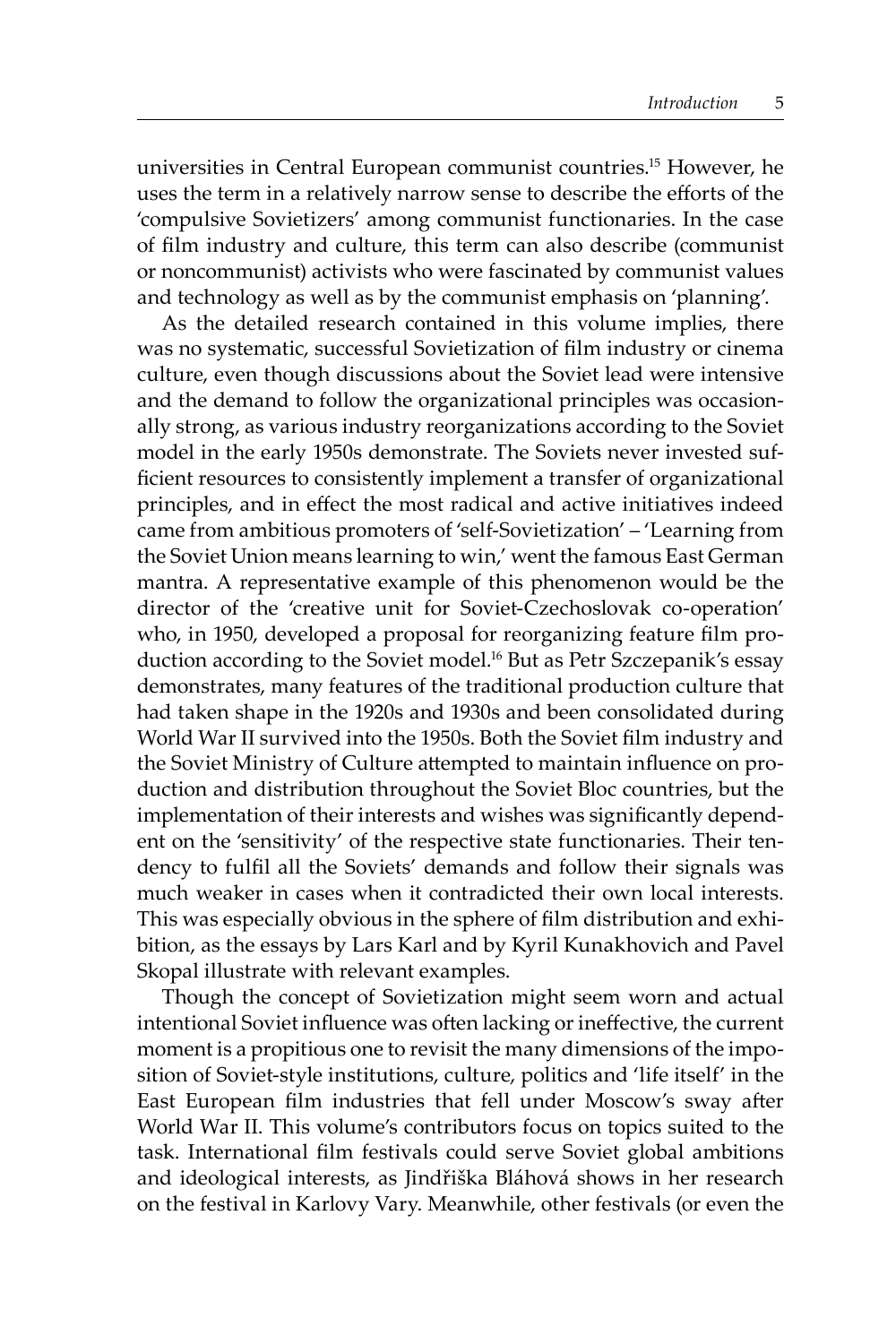same one, a few years later) were instead shaped by the political and representative interests of their host country, as Andreas Kötzing's research on the Leipzig Documentary and Short Film Festival reveals. The essays by Mariana Ivanova and Pavel Skopal show that while some co-productions were made under compulsion from Soviet representatives demanding cooperation between the socialist countries, others were shot with partners from capitalist countries in projects undertaken by film studios ambitious to gain access to better technical equipment, skilled practitioners, higher profits or international prestige. Yet at the same time, Mariana Ivanova's story of DEFA's 'undercover' co-productions with a West German film producer vividly illustrates the specificity of the East German film industry in comparison to Czechoslovakia – a specificity based on DEFA's shared past with, yet present political distance from, West German filmmakers.

#### **Two Film Industries – Comparison and Transfer**

The process of Sovietization is not analysed here (or elsewhere) within the conceptual framework of cultural transfer, for an obvious reason: transfer studies emphasize cultural exchange between two entities that are relatively equivalent and commensurable, which was not the case with the Soviet Union and its satellite countries. Nevertheless, the application of the notion of transfer to the supposedly one-way process of cultural flow from a centre of power to peripheries can reveal the possible simplifications entailed by the model of Sovietization – as well as that of Americanization.17

A history of cultural transfer follows a relationship between two entities (e.g. nations, regions, cities, institutions) and focuses on phenomena that cross the borders (technology, sport, a model of a social state, etc.), highlighting the role of various mediators, such as booksellers, publishers and universities $18 -$  and in this case we could add filmmakers, cultural functionaries and movies. These processes come into being through migration as well as through personal meetings or the study of texts originating in the other culture.19 No such history of cultural transfer between the GDR and Czechoslovakia in the sphere of cinema has yet been written,<sup>20</sup> and it would be beyond the scope of the current volume. Such an approach would inevitably demand a significantly different perspective from that adopted here. Rather than focusing on mutual influences, this volume attempts to highlight structural and functional similarities between the respective film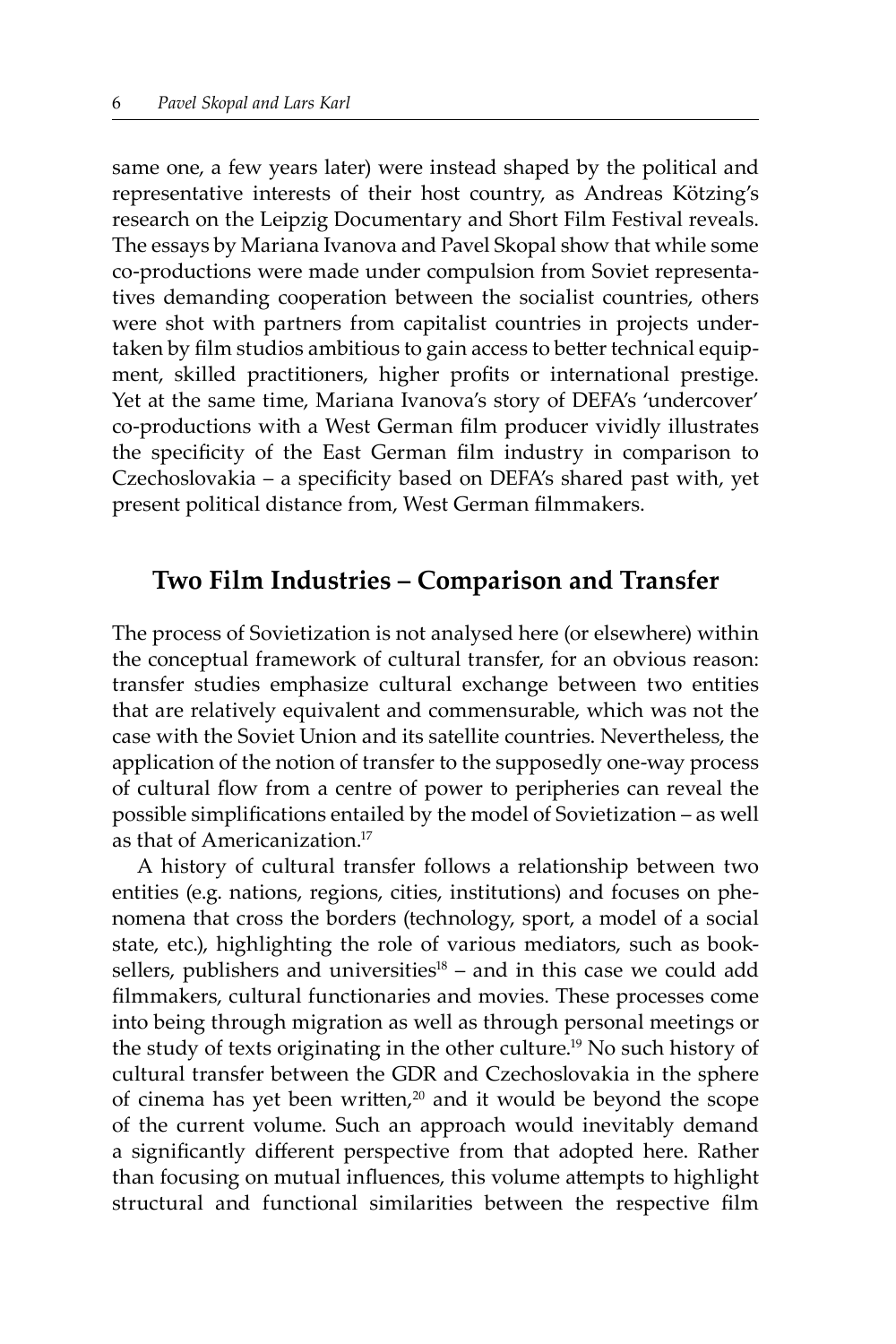industries and the cultural policies related to their respective position within the Soviet Bloc. But the existence of obvious conceptual differences between the approach of transfer studies on the one hand and comparative studies on the other does not mean that they are entirely incompatible. Indeed, they can be quite complementary:

Without explicit comparison, historical studies of transfers and of entanglements are in danger of becoming airy and thin. On the other hand, comparative studies are not damaged, but improved by considering connections between the units of comparison wherever and whenever they exist.… Such connections – i.e., mutual perceptions and influences, transfers and travels, migrations and trade, interaction, relations of imitation and avoidance, shared dependence from one and the same constellation or common origin – may contribute to explaining similarities and differences, convergences and divergences between the cases compared.<sup>21</sup>

The present volume aims to take a step in this direction, that is, towards a better understanding of the Soviet bloc film industries from a transnational perspective, hopefully providing a foundation for future research on cultural transfer.

The essays collected here illustrate how the regimes used cinema culture for self-presentation in two directions: externally to the West, and Internally to their own citizens. The intensity of the centrifugal or centripetal tendencies of the regimes shifted constantly, as indicated by the essays dealing with the prestige co-productions of DEFA; Barrandov's pragmatic co-production alliances; the international film festivals in Karlovy Vary and Leipzig; and the exhibition of movies from the other side of the Iron Curtain, whether as part of the regular distribution network or presented in film clubs, some of which arose as an alternative distribution sphere organized 'from below', as Fernando Ramos Arenas illustrates in his study on the Leipzig University Film Club. The essays in this volume provide insight into the role of institutional networks and cinema infrastructure and their influence on the intended construction of a specific socialist film culture. Christin Niemeyer and Lukáš Skupa each present a story of children's cinema as a kind of production that the government and party authorities promoted as ideologically significant, although production efficiency was influenced by the varying degrees of institutionalization in this branch of moviemaking. Thomas Beutelschmidt reveals the contradictions inherent in the relationship between the two institutions that represented the two mass media most highly valued by top GDR functionaries: the DEFA film studio and state television broadcaster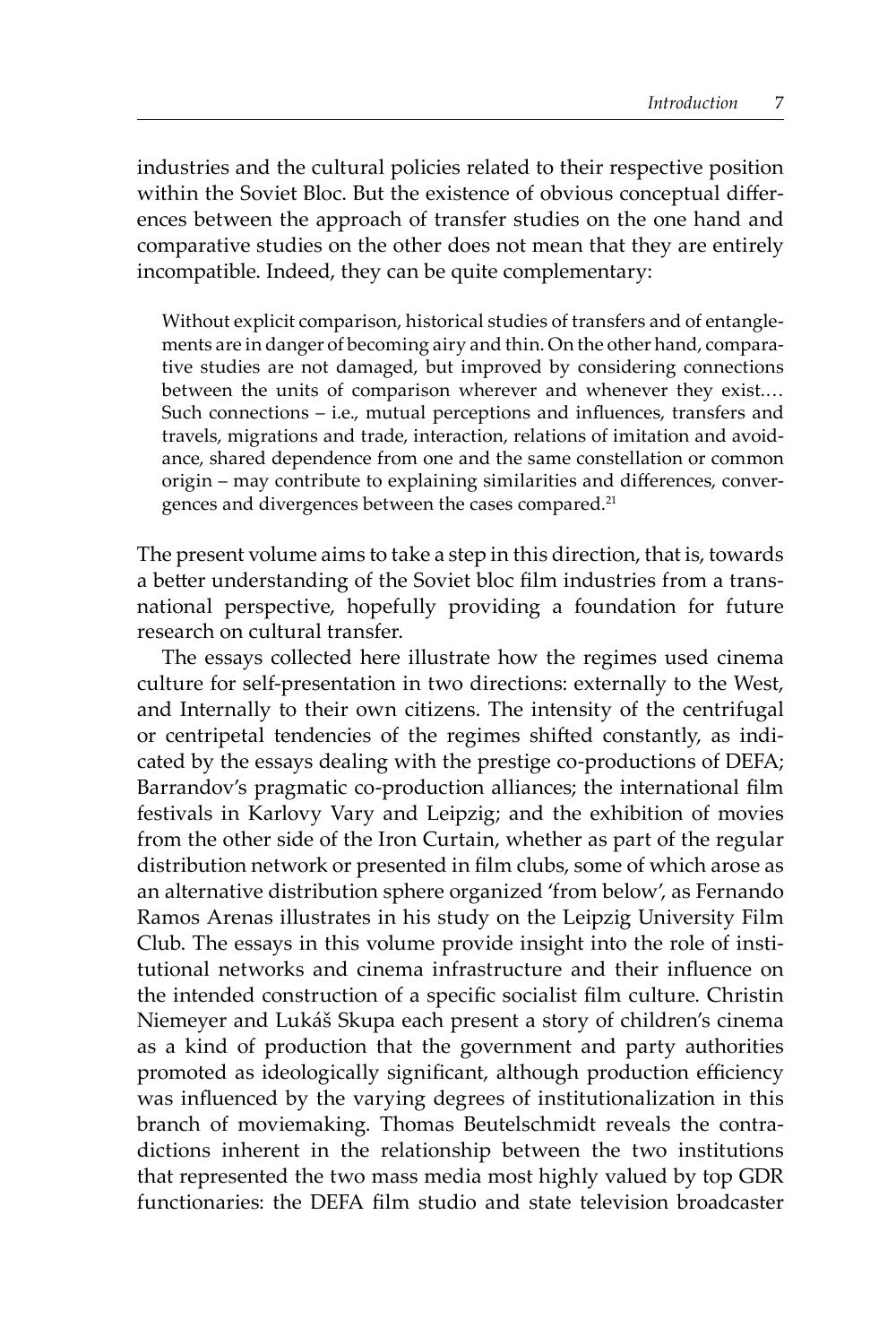Deutscher Fernsehfunk. Václav Šmidrkal's comparison of the military film studios in the GDR and Czechoslovakia vividly depicts significant differences in both the use of the studios' film facilities and the artistic ambitions of the personnel in accordance with the attitude and goals of the army leadership. While the case of military film production is obviously a paramount example of a 'cinema in service of the state', all the essays inevitably deal with the influence of state demands, intentions and ideological programmes. Equally inevitably, however, these essays based on meticulous archival research reveal tensions and contradictions rooted not only in the varying intentions of the individual participants, but also in the different temporalities of various processes and structures. Lucie Česálková's essay on so-called "custom made film production" offers an illustrative example: while this production was obviously and quite directly intended to 'serve the state' and its planning, the contrasting temporalities of moviemaking and the production of consumer goods created situations whereby movies promoted items that were not in fact available on the market. Consequently, this type of film production was often, in effect, rather a disservice to the state.

This volume offers generalizations as well as a better understanding of specificities. The East German and Czechoslovak film industries are well suited for this purpose because they were among the most prolific in the Soviet Bloc and followed two different yet related traditions. What is distinctly, and fully intentionally, missing from the book is an aesthetic history of textual objects and their interrelations. Some of the essays deal with textual features of individual movies, but they do not place aesthetic concerns at the centre of their research and always locate the 'text' within a wider nexus of research questions concerning institutions, political discourses, film industry strategies or cinematic reception. A good number of books in English focus on individual, mostly 'representative' DEFA movies, on the history of the DEFA studio in the 1950s, or on the distribution of Western movies in the GDR, and at least a word or two has been published on Czechoslovak production of the relevant period.<sup>22</sup> We intend to follow a rather different research programme, however. From our point of view, the history of East German and Czechoslovak cinema is not a history of ideologically charged regime prestige projects, works of creative talent marred by 'them', or a few 'hidden gems' to be revealed and newly interpreted. We see it rather as part of a broader history of institutional structures, international diplomacy, state economies, personal networks, education, marketing strategies and consumption. This volume aspires to contribute one small grain to the mills of cinema history.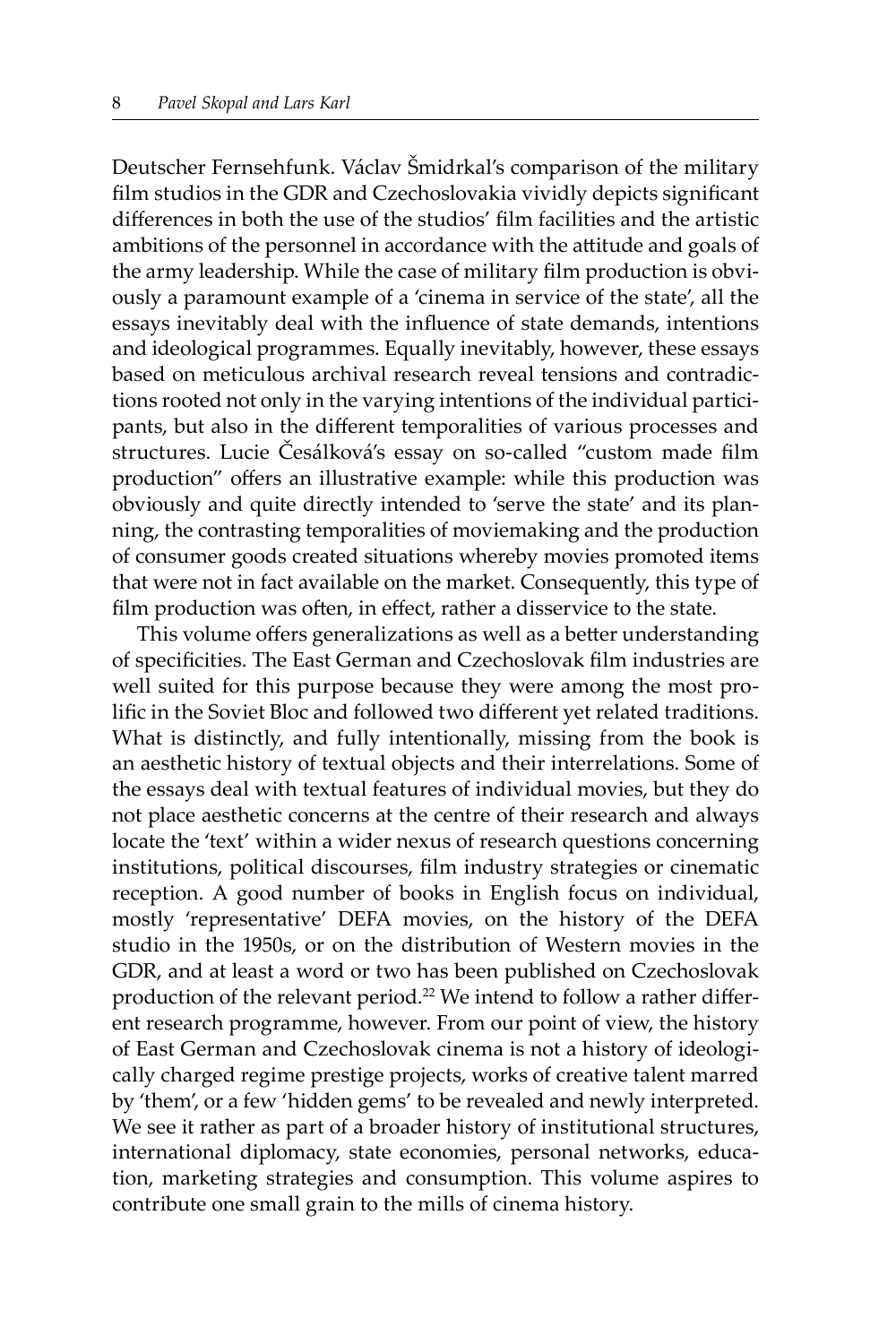## **Notes**

- 1. Sabine Hake, 'Introduction', in John Davidson and Sabine Hake (eds), *Framing the Fifties: Cinema in a Divided Germany* (New York and Oxford: Berghahn Books, 2007), p. 2.
- 2. For excellent books in English that deal with Czech-German relationships from the viewpoint of national policy, national self-determinacy or national behaviour, see Tara Zahra, *Kidnapped Souls: National Indifference and the Battle for Children in the Bohemian Lands, 1900–1948* (Ithaca and London: Cornell University Press, 2008), Nancy Wingfield, *Flag Wars and Stone Saints: How the Bohemian Lands Became Czech* (Harvard: Harvard University Press, 2007), and Chad Bryant, *Prague in Black: Nazi Rule and Czech Nationalism* (Harvard: Harvard University Press, 2009).
- 3. Two recent volumes, though focused solely on the East German studio, put DEFA into a transnational perspective; see Michael Wedel, Barton Byg, Andy Räder, Skyler Arndt-Briggs and Evan Torner (eds), *DEFA International: Grenzüberschreitende Filmbeziehungen vor und nach dem Mauerbau* (Wiesbaden: Springer, 2013) and Marc Silberman and Henning Wrage (eds), *DEFA at the Crossroads of East German and International Film Culture* (Berlin and Boston: De Gruyter, 2014).
- 4. See Volker Zimmermann, 'Medzi kooperáciou a konfrontáciou. Kultúrnopolitické vzťahy medzi NDR a Československom v 50. a 60. rokoch 20. Storočia', in Dušan Kováč, Michaela Marek, Jiří Pešek and Roman Prahl (eds), *Kultura jako nositel a oponent politických záměrů. Německo-české a německo-slovenské kulturnístyky od poloviny 19. století do současnosti* (Ústí nad Labem: Albis, 2009), pp. 321–348.
- 5. 'October' refers to the Polish 'thaw', a period of political reform between October 1956 and early 1958 initiated by the appointment of Władysław Gomułka as First Secretary of the Party after he had been expelled from the Polish United Worker's Party and imprisoned.
- 6. See Beate Ihme-Tuchel, *Das "nördliche Dreieck": Die Beziehungen zwischen der DDR, der Tschechoslowakei und Polen in den Jahren 1954 bis 1962* (Cologne: Wissenschaft und Politik, 1994).
- 7. Sheldon Anderson, *A Cold War in the Soviet Bloc: Polish-East German Relations: 1945– 1962* (Boulder: Westview Press, 2000), pp. 5–6.
- 8. See e.g. Volker Zimmerman, 'Proměnlivá spojenectví. NDR a její vztahy k Československu a Polsku v padesátých a šedesátých letech 20. století', in Christoph Buchheim, Edita Ivaničková, Kristina Kaiserová and Volker Zimmermann (eds), *Československo a dva německé státy* (Prague: Kristina Kaiserová and Albis International, 2011), p. 86.
- 9. See e.g. Ihme-Tuchel, *Das "nördliche Dreieck"*, p. 48.
- 10. See Pavel Skopal, 'Reisende in Sachen Genre von Barrandov nach Babelsberg und zurück. Zur Bedeutung von tschechischen Regisseuren für die Genrefilmproduktion der DEFA in den 1960er und 1970er Jahren', in Michael Wedel, Barton Byg, Andy Räder, Skyler Arndt-Bryggs and Evan Torner (eds), *DEFA international: Grenzüberschreitende Filmbeziehungen vor und nach dem Mauerbau* (Wiesbaden: Springer VS, 2013), pp. 249–266.
- 11. We use 'Sovetization' as an analytical term. Nevertheless, it has its own long history: used by Soviet leaders as early as the 1920s to describe the consolidation of Soviet power over the non-Russian republics, it was then more widely applied by critics of the Soviet regime in the 1950s. See Konrad H. Jarausch and Hannes Siegrist, 'Amerikanisierung und Sowjetisierung. Eine vergleichende Fragestellung zur deutsch-deutschen Nachkriegsgeschichte', in Jarausch and Siegrist (eds),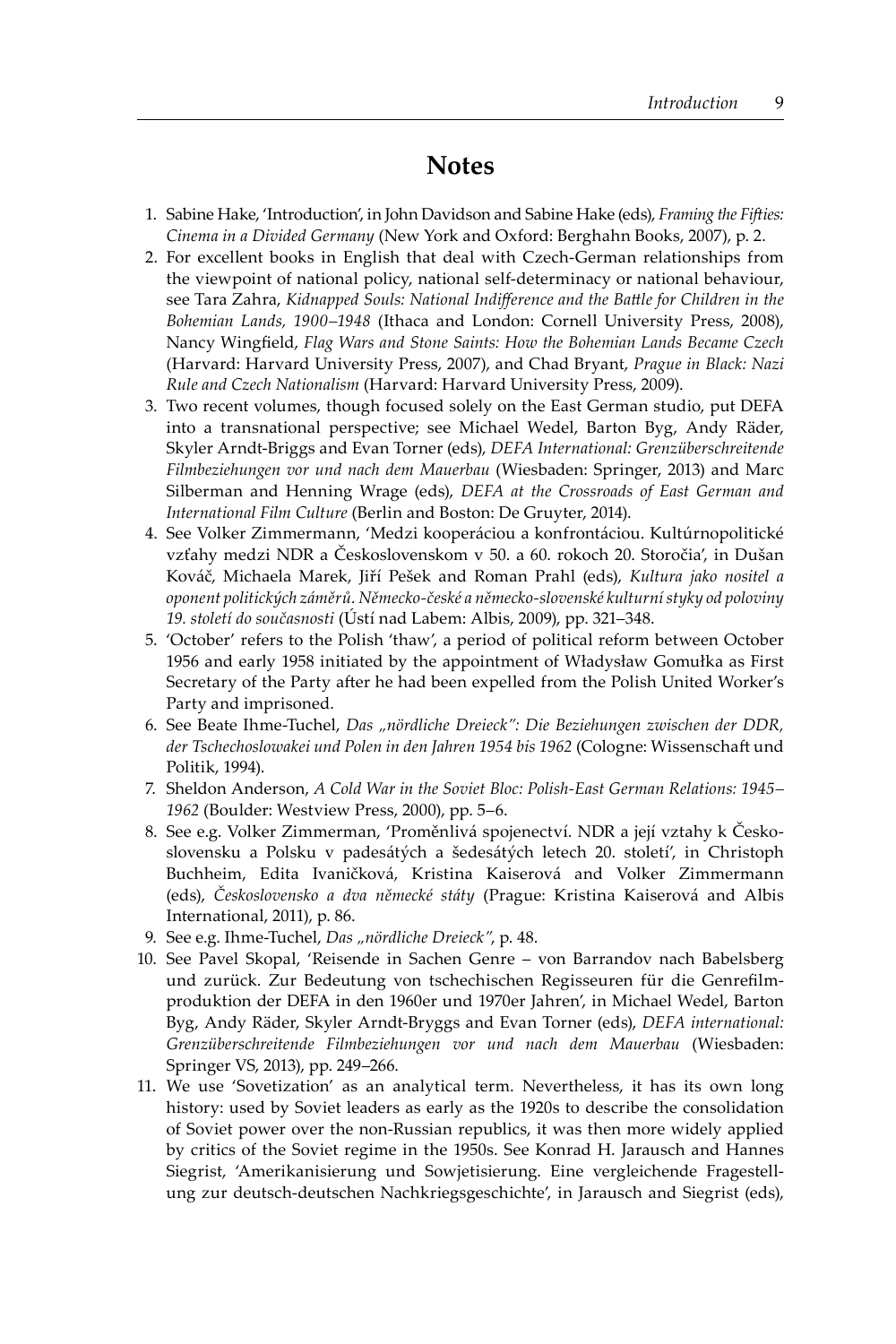*Amerikanisierung und Sowjetisierung in Deutschland 1945–1970* (Frankfurt and New York: Campus Verlag, 1997), pp. 20–21; E. A. Rees, 'The Sovietization of Eastern Europe', in Balázs Apor, Péter Apor and E. A. Rees (eds), *The Sovietization of Eastern Europe: New Perspectives on the Postwar Period* (Washington DC: New Academia Publishing, 2008), pp. 1–3.

- 12. See John Connelly, *Captive University: The Sovietization of East German, Czech, and Polish Higher Education, 1945–1956* (Chapel Hill: University of North Carolina Press, 2000); Michael David-Fox and György Péteri (eds), *Academia in Upheaval: Origins, Transfers, and Transformations of the Communist Academic Regime in Russia and East Central Europe* (Westport, CT: Bergin & Garvey, 2000).
- 13. Muriel Blaive, *Promarněná příležitost. Československo a rok 1956* (Prague: Prostor, 2001), pp. 280–282.
- 14. For a brief account of the debate, see Norman Naimark, 'The Sovietization of Eastern Europe, 1944–1953', in Melvyn P. Leffler and Odd Arne Westad (eds), *The Cambridge History of the Cold War*, vol. 1: *Origins* (Cambridge: Cambridge University Press, 2010), pp. 195–197.
- 15. It is important to note that in the standard political debate on Sovietization as the establishment of communist regimes, this notion has met strong criticism for implying that the USSR's role was not vital to the result. Indeed, 'self-Sovietization' must be understood as just one, and definitely not the most important, mode of the whole Sovietization process. Connelly, *Captive University*, pp. 45–46.
- 16. Národní filmový archiv, Prague, f. Filmová rada, k. R9-SI-4P-9K, 1950–1953.
- 17. See e.g. Russell A. Berman, 'Anti-Americanism and Americanization', in Alexander Stephan (ed.), *Americanization and Anti-Americanism: The German Encounter with American Culture after 1945* (New York: Berghahn Books, 2007), pp. 11–24.
- 18. Philipp Ther, 'Comparisons, Cultural Transfers, and the Study of Networks: Toward a Transnational History of Europe', in Heinz-Gerhard Haupt and Jürgen Kocka (eds), *Comparative and Transnational History: Central European Approaches and New Perspectives* (New York and Oxford: Berghahn Books, 2009), pp. 204–225.
- 19. See Hartmut Kaelble, 'Between Comparison and Transfers and What Now? A French-German Debate', in Haupt and Kocka, *Comparative and Transnational History*, pp. 33–34.
- 20. However, small steps have been taken in this direction; see Skopal, 'Reisende in Sachen Genre – von Barrandov nach Babelsberg und zurück'.
- 21. Heinz-Gerhard Haupt and Jürgen Kocka, 'Comparison and Beyond', in Haupt and Kocka, *Comparative and Transnational History*, pp. 20–21.
- 22. Daniela Berghahn, *Hollywood Behind the Wall: The Cinema of East Germany* (Manchester: Manchester University Press, 2005); Joshua Feinstein, *The Triumph of the Ordinary*: *Depictions of Daily Life in the East German Cinema, 1949–1989* (Chapel Hill: University of North Carolina Press, 2001); Seán Allan and John Sandford (eds), *DEFA: East German Cinema 1946–1992* (Oxford: Berghahn, 1999); Sebastian Heiduschke, *East German Cinema: DEFA and Film History* (New York: Palgrave Macmillan, 2013); Rosemary Stott, *Crossing the Wall: The Western Feature Film Import in East Germany* (Bern: Peter Lang, 2012); Anke Pinkert, *Film and Memory in East Germany* (Bloomington: Indiana University Press, 2008). Two volumes address Czechoslovak cinema of the 1950s to a significant degree: Mira Liehm and Antonín Liehm, *The Most Important Art: Soviet and Eastern European Film After 1945* (Berkeley: University of California Press, 1980) and Peter Hames, *Czech and Slovak Cinema: Theme and Tradition* (Edinburgh: Edinburgh University Press, 2010).